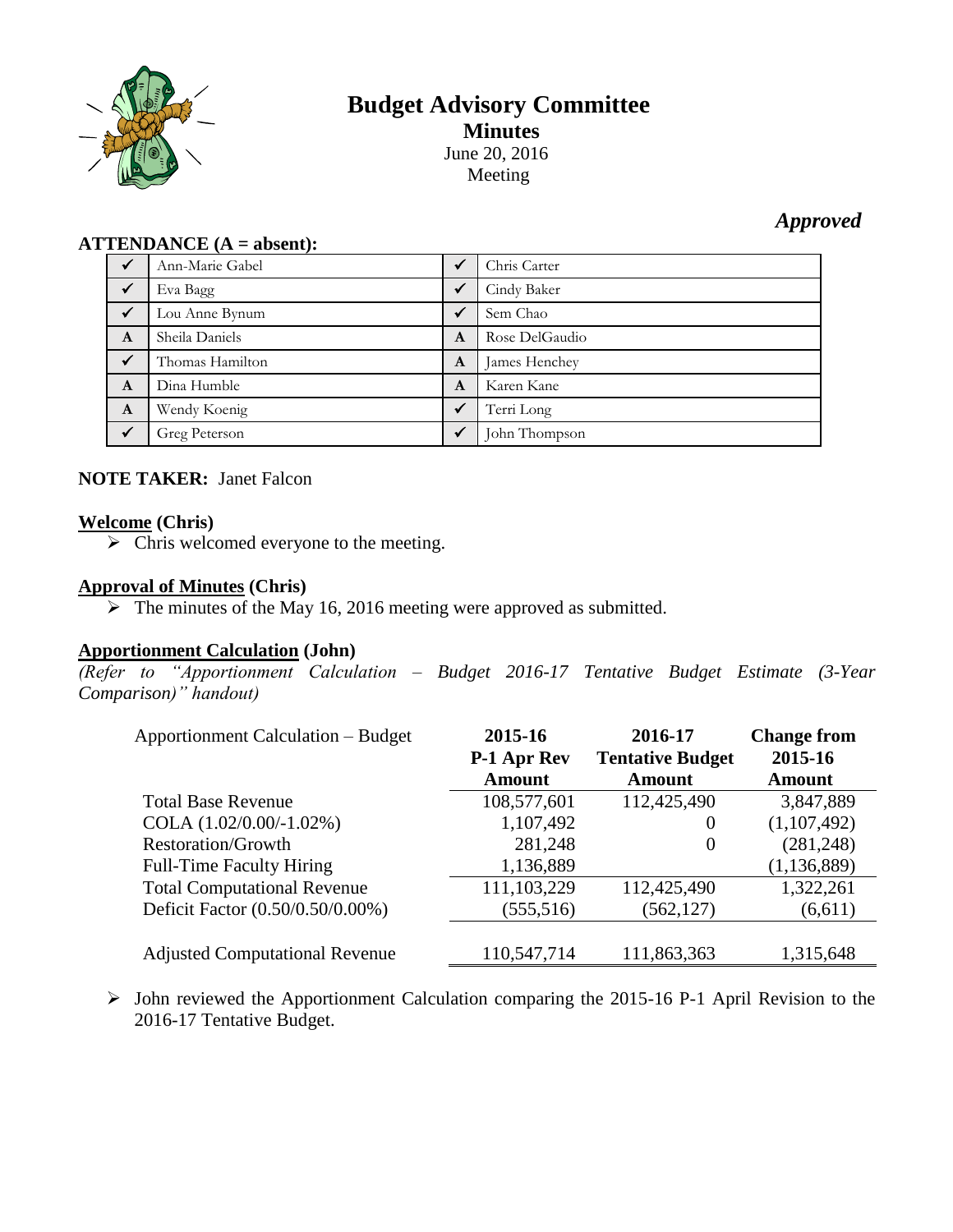#### **Tentative Budget FY 2016-17 (John)**

*(Refer to "Tentative Budget 2016-17" PowerPoint presentation and "Tentative Budget FY 2016-2017")*

- $\triangleright$  John indicated the numbers in the Tentative Budget are based on the Governor's Budget from January with changes from the Governor's May Revise.
- Fentative Budget going to the Board on June 28, 2016 for approval.
- $\triangleright$  John reviewed the Tentative Budget for the fiscal year 2016-17 PowerPoint presentation; listed below are the highlights:
	- State Budget Overview:
		- \$114.7 million (2%) in growth funding:
			- o \$0 budgeted for LBCC due to flat or declining enrollment projections.
		- \$0 (0%) COLA.
		- **S75 million base allocation increase.** 
			- o Approximately \$1.3 million for LBCC.
		- \$200 million for Strong Workforce Program.
			- o Proportional allocations to regions and colleges with LBCC's allocation to be determined.
		- \$2.3 million for Equal Employment Opportunity Fund.
			- o Allocation methodology and estimate for LBCC is unknown at this time.
		- \$5 million for Zero-Textbook Cost Degrees.
			- o Competitive grants, unknown whether LBCC will apply.
		- **•** \$219.4 million for deferred maintenance/instructional equipment with no match requirement.
			- o Approximately \$3.9 million for LBCC (\$3.4 million for scheduled maintenance and \$0.5 million for instructional equipment).
		- No COLA for categorical programs (DSPS, EOPS, and CalWORKs).
		- \$49.3 million in Proposition 39 Energy Efficiency and Renewable Generation funding. o About \$857,000 for LBCC.
		- **5105.5 million to pay down Mandated Cost reimbursements to be allocated based on** FTES.
			- o \$1.9 million in one-time funding for LBCC. (\$9.4) million decrease from 2015-16.
		- \$20 million for an Online Education Initiative.
			- o LBCC estimate is unknown at this time.
	- Board Goals & Institutional Priorities
		- o Goals and priorities were reviewed along with a grid linking major budget allocations to specific goals and priorities.
	- Deficit Analysis:
		- Of the (\$9.1) million budget deficit in the 2016-17 Tentative Budget, \$6.8 million is onetime expenditures including:

#### **2016-17 One-Time Expenditures**

| <b>Business Process Reviews and Design Thinking</b> | \$5,510,000 |
|-----------------------------------------------------|-------------|
| Mandated Cost Carryover from 2015-16                | 1,213,000   |
| <b>Classification Study</b>                         | 50,000      |
| Total                                               | \$6,773,000 |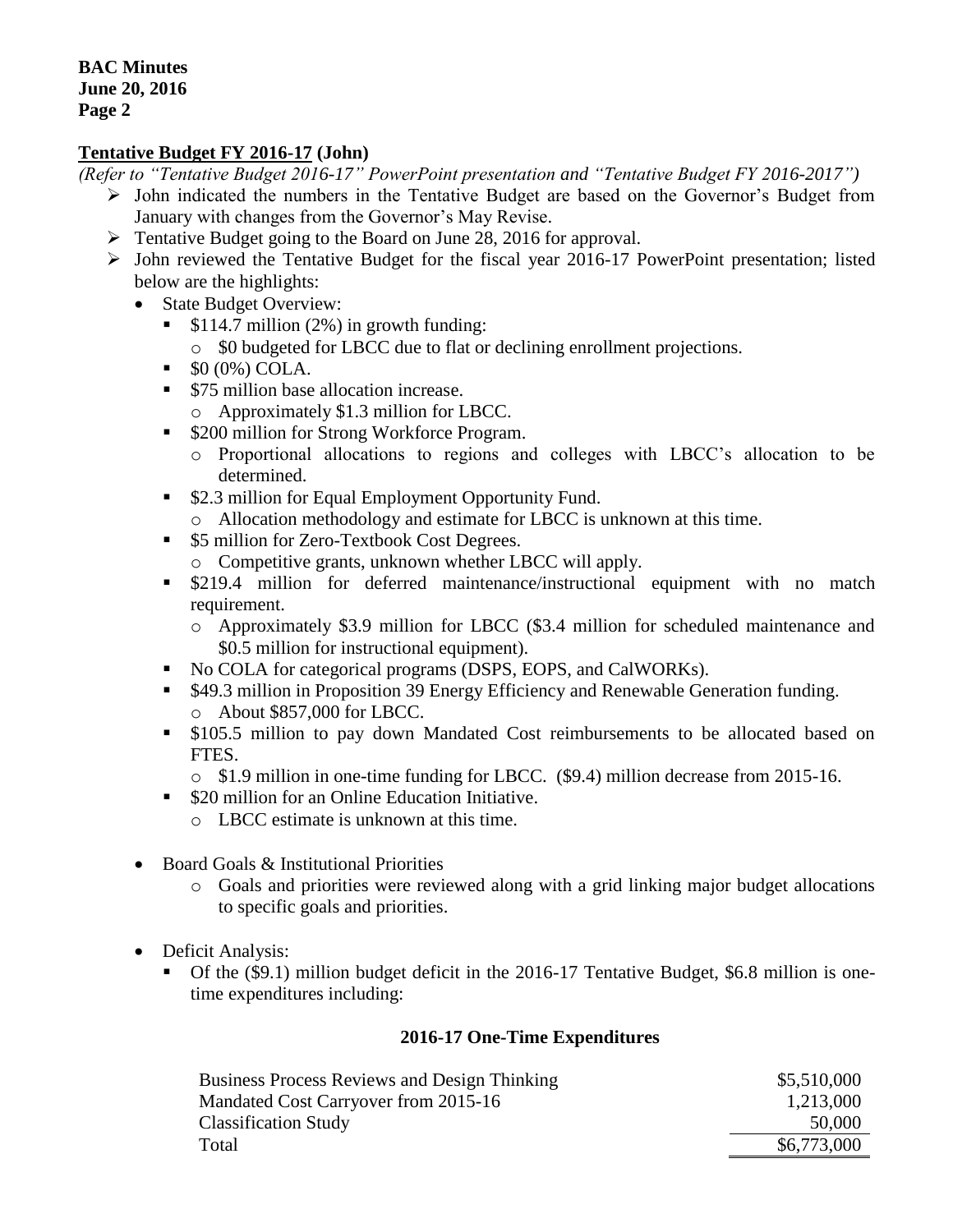#### **Tentative Budget FY 2016-17 (John) (continued)**

- The remaining \$2.3 million of the deficit is a structural deficit, related to ongoing expenditures.
- The highlights from the Tentative Budget Unrestricted Fund (UGF) include:
	- The total budgeted revenue for 2016-17 is \$124,205,324.
	- The Operating Deficit for 2016-17 is (\$9,080,311) and an Ending Fund Balance of \$16,351,376.
- Major UGF Revenue Change highlights:
	- Apportionment  $(\$0.7)$  million decrease is the net of:
		- o (\$1.99) million decrease due to prior year apportionment recalc revenue.
		- o \$1.32 million increase to base allocation.
	- $\blacksquare$  Other State Revenue (\$9.4) million decrease due to:
		- o (\$9.4) million decrease in one-time allocation of Mandated Cost Revenue.
- Major UGF Expenditure Changes highlights:
	- Academic Salaries the (\$0.3) million decrease is the net of the savings due to the retirements of over 30 full-time faculty, less increases from the hiring of 25 new full-time faculty, 2 new academic managers, and the effect of salary schedule restructuring.
	- Classified Salaries \$1.8 million increase is due mainly to the restoration of certain previously reduced positions  $(1.2$  FTE – 6 positions), the creation of new positions  $(13.01)$ FTE – 15 classified positions; 2 classified management positions), step  $\&$  column increases, salary increases, and the assumption that vacancies will be filled.
	- $\blacksquare$  Total Benefits \$1.3 million increase due to the increase in positions and increases to certain benefit rates, most notably the 1.85% for STRS, the 2.041% for PERS, and early retirement incentives of \$0.5 million.
	- Contract Services and Operating Expenses \$5.8 million increase is due mainly to the following items: \$4.4 million for business process review and design thinking implementation work; \$0.4 million increase to utility budgets; and \$1.5 million net increase in various other accounts including \$0.4 million carryover of Mandated Cost revenue for Strategic Plan, Communication Plan, professional development, and web design and implementation.
	- Capital Outlay  $(\$1.8)$  million decrease is due mainly to the reduction in one-time expenditures for technology refresh and instructional equipment funded by the Mandated Cost revenue augmentation.
	- Other Outgo  $(\$8.0)$  million decrease is due to the \$7.1 million one-time transfer in 2015-16 to the Capital Outlay Fund for Mandated Cost projects, which will not be repeated in 2016-17; and the \$0.8 million decrease in transfers to the Self-Insurance Fund.
- The highlights from the Tentative Budget Restricted General Fund include:
	- The total budgeted revenue for 2016-17 is \$39,067,646.
	- The revenue section lists all of our federal, state and local grants and breaks out prior year carryover amounts.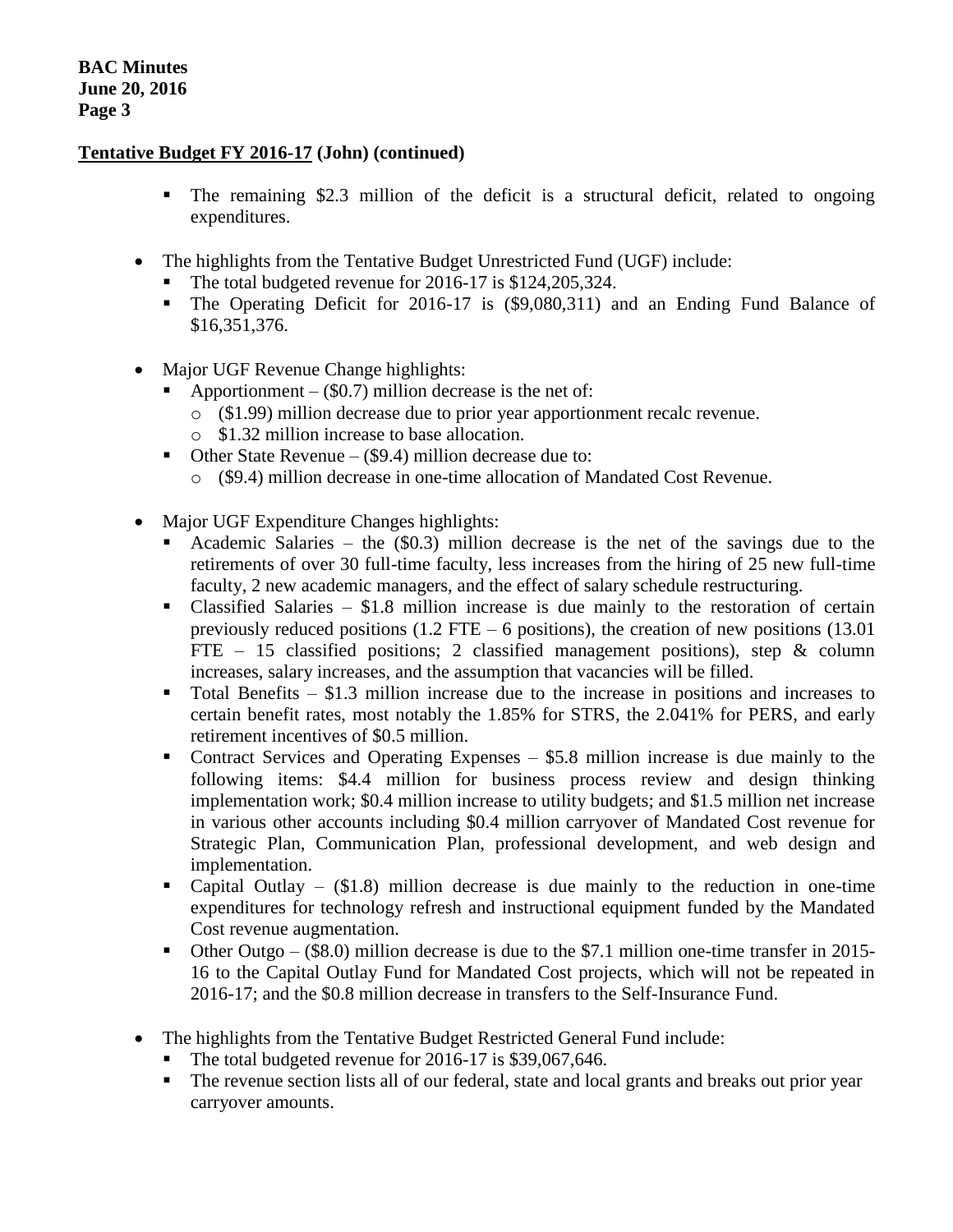### **Tentative Budget FY 2016-17 (John) (continued)**

- Future Budget Challenges:
	- **Enrollment:** 
		- o Flat to declining enrollment is projected for 2015-16 and 2016-17.
		- o Stabilization is expected one of these years depending on the strength of Summer 2016 enrollment.
	- BOGG Waiver Eligibility:
		- o Stricter eligibility requirements in 2016-17 could reduce enrollment further.
	- Retiree Benefits Obligations:
		- o Other post-employment benefits (OPEB) liabilities for future retiree health benefits have increased sharply.
		- o ARC is \$5.2 million (86% increase).
		- o \$44.4 million Unfunded Actuarial Accrued Liability (UAAL).
	- Sunset of Proposition 30 Revenues:
		- o We received \$17.5 million from Proposition 30 in 2015-16.
			- Approximately 21% from Sales Tax.
			- 79% from Income Tax.
		- o Sales tax increase terminates at the end of 2016.
		- o Income tax increase terminates at the end of 2018.
	- State Pension Obligations:
		- o Employer Contributions scheduled to increase each year over the next five years.
		- $\circ$  STRS 19.10% by 2020-21.
		- $O$  PERS 20.40% by 2020-21.
- $\triangleright$  There was a brief discussion about the extension of Prop 30 on the November ballot. If there are any changes, this would more than likely happen in the 2017-18 budget.

# **State Budget Update (Ann-Marie)**

*(Refer to "Community College Update", "Community College League of California", and Chancellor's Office Updates handouts)*

Ann-Marie briefly discussed the State Budget providing an update on the budget approved by the Legilsature.

- Enrollment growth is 2%; however, we are not budgeting for growth in 2016-17.
- $\triangleright$  Student Success and Support Program (SSSP) No augmentation
- $\triangleright$  Workforce & CTE Pathways \$248 million; it is not known how much LBCC will receive. The allocations will probably not be available until this fall.
- $\triangleright$  Base Augmentation \$75 million
- Categorical Programs \$8.7 million for CalWORKS
- $\triangleright$  Full-Time Faculty \$62.3 million
- $\triangleright$  Part-Time Faculty Office Hours LBCC does not offer
- $\triangleright$  Fund for Student Success (PUENTE, MESA) \$2.4 million
- $\triangleright$  Basic Skills \$30 million; however, LBCC did not apply for a grant in 2015-16 so there are no funds available for 2016-17. We will be able to apply for funds in 2017-18 and there will be changes to the calculations.
- $\triangleright$  Outreach \$2.5 million